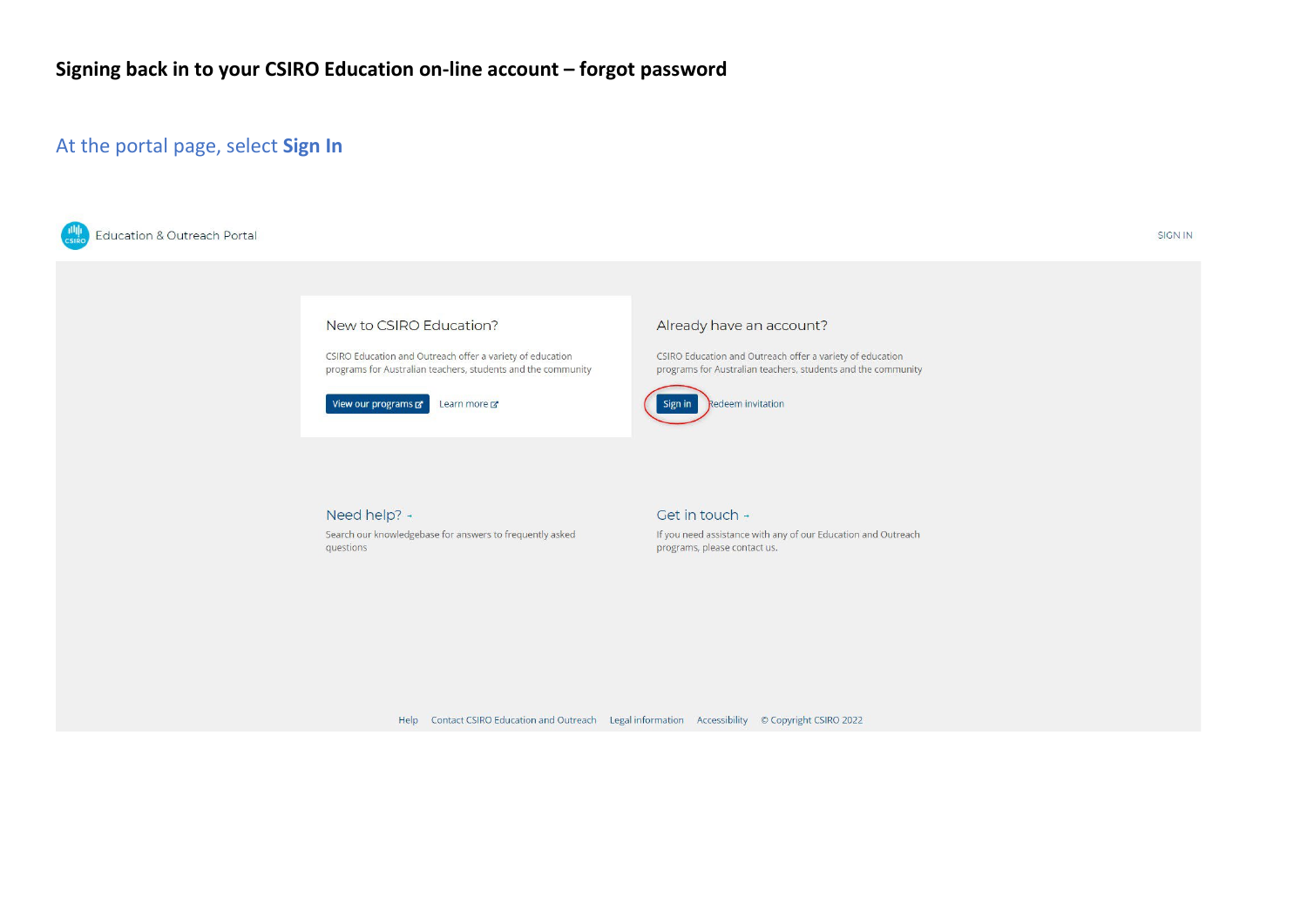|                                              | 画面<br>CSIRO |
|----------------------------------------------|-------------|
| Sign in with your email address<br>Jimmytest | @gmail.com  |
| Password                                     |             |
| Forgot your password?<br>Sign in             |             |
|                                              |             |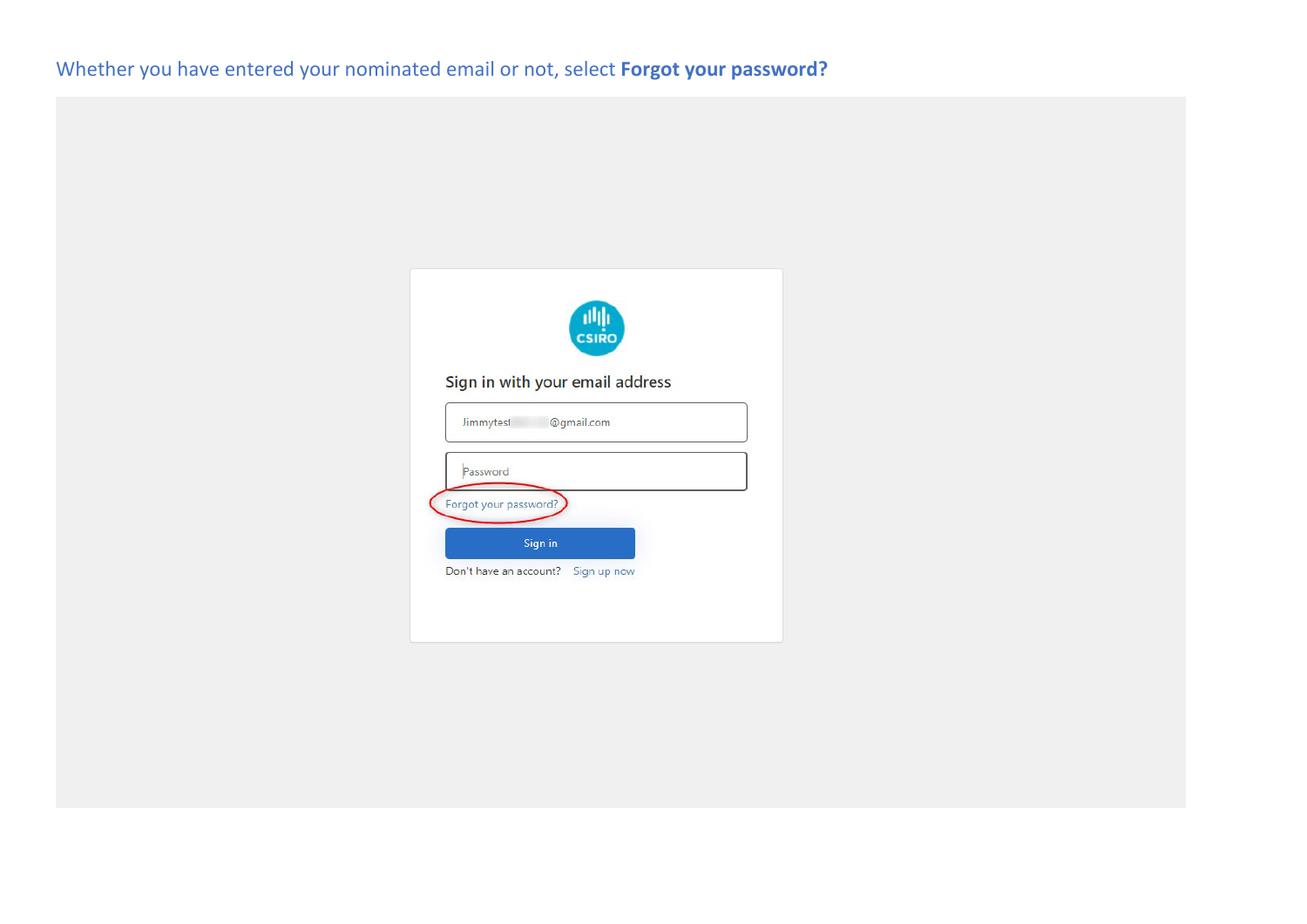## Enter your email address again then select **Send verification code**. The code will be sent to your email.



**Please Note**: The process of sending and receiving the email verification code may take some time. The actual time may depend on such things as:

- your email service provider
- Internet traffic at the time
- Internet speed
- The age of your machine.

The verification code may also fall into your **Spam or Trash** folder so please check there before selecting the 'Send new code' button.

Although in most cases the code email will arrive in a matter of seconds, please allow 5 minutes or so to receive the code. If you select the 'Send new code' button sooner, you could end up receiving the original code which will no longer be valid.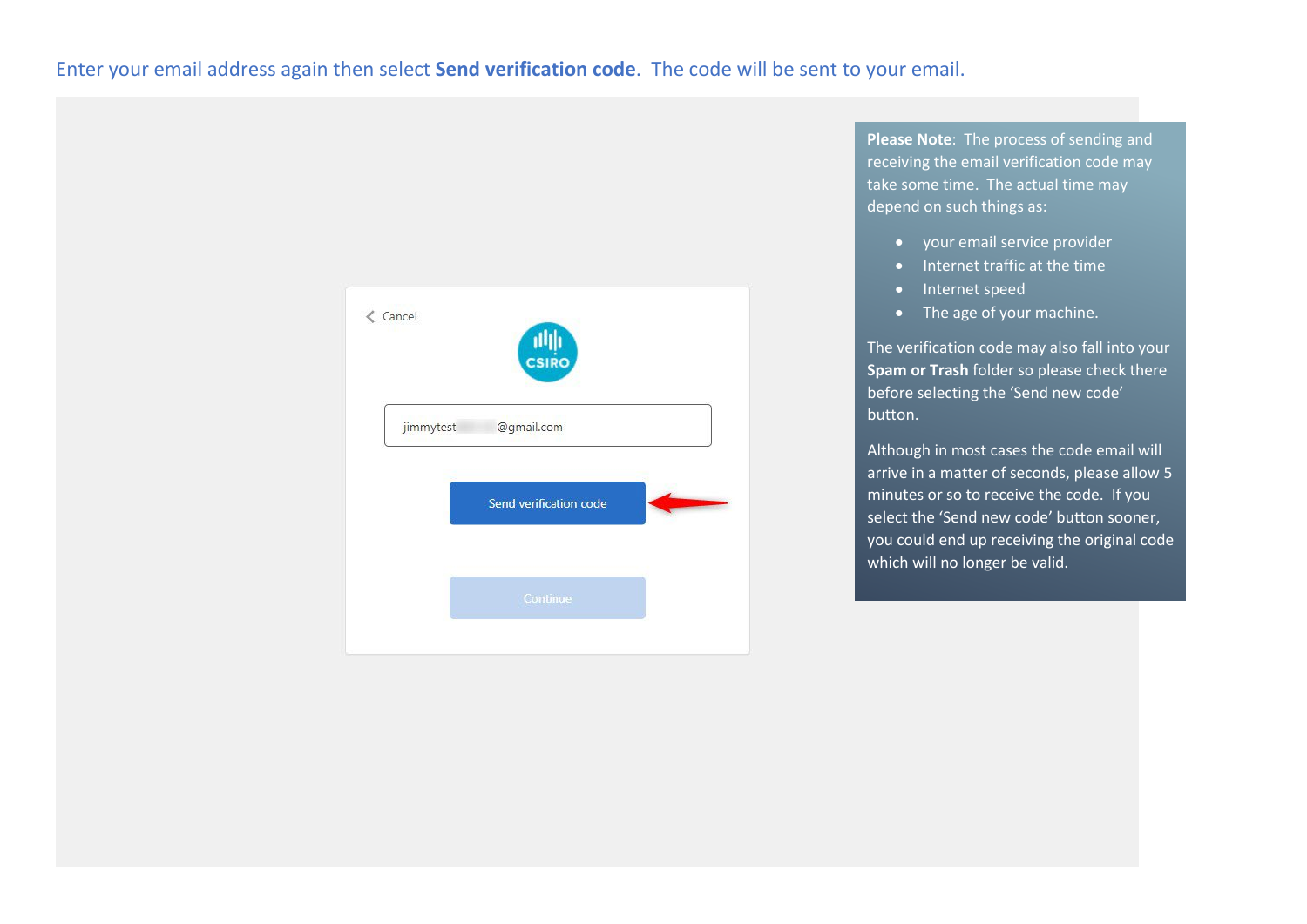# Enter the 6-digit code sent to your email then choose **Verify code**.

| <b>∠</b> Cancel | $\frac{     _1}{   }$                                                                    |
|-----------------|------------------------------------------------------------------------------------------|
|                 | Verification code has been sent to your inbox. Please copy it<br>to the input box below. |
|                 | :@gmail.com<br>jimmytest                                                                 |
|                 | 459943                                                                                   |
|                 | Verify code<br>Send new code                                                             |
|                 | Continue                                                                                 |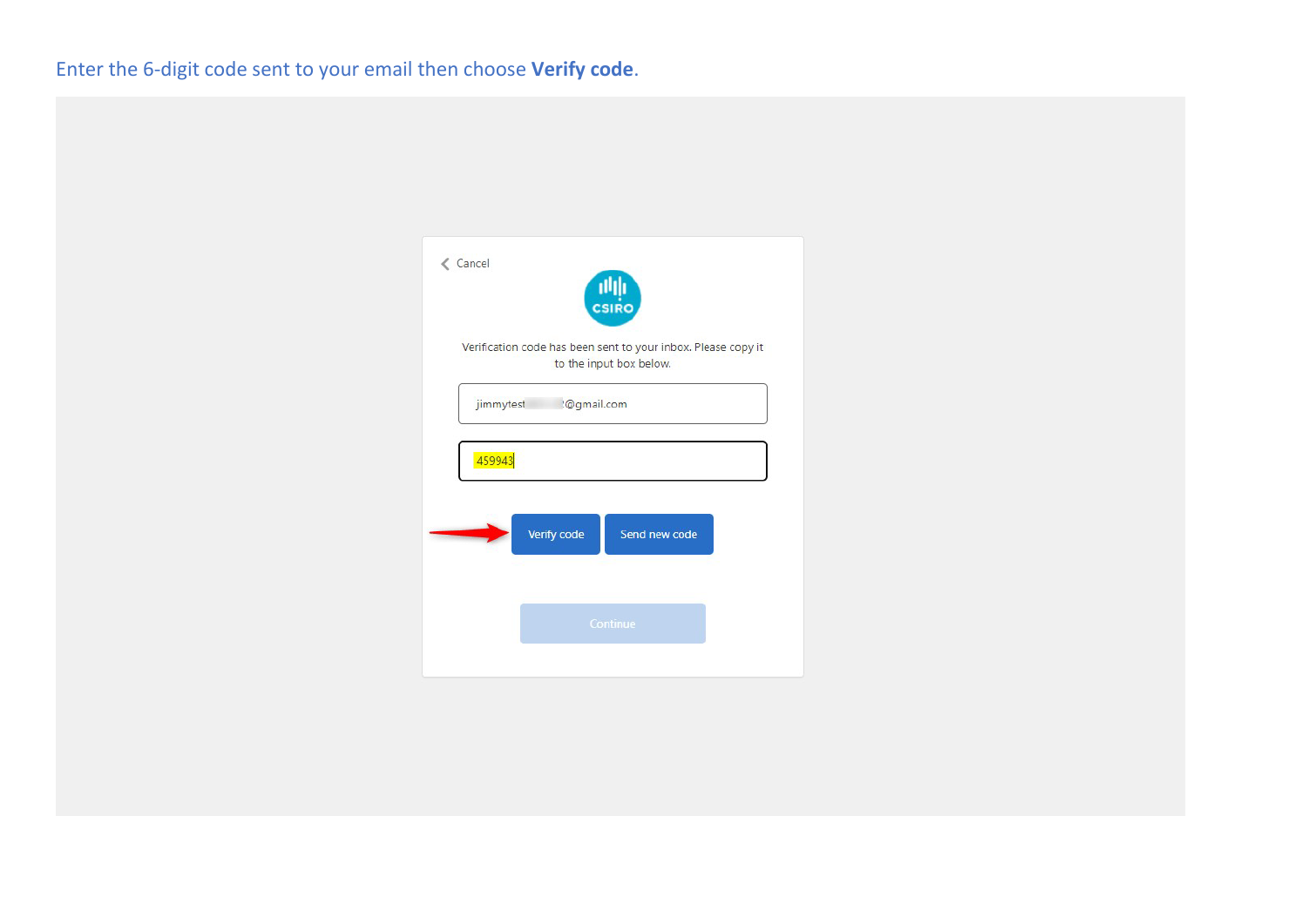| ← Cancel  | THE THE CH                                     |
|-----------|------------------------------------------------|
|           | E-mail address verified. You can now continue. |
| jimmytest | @gmail.com                                     |
|           |                                                |
|           |                                                |
|           | Continue                                       |
|           |                                                |